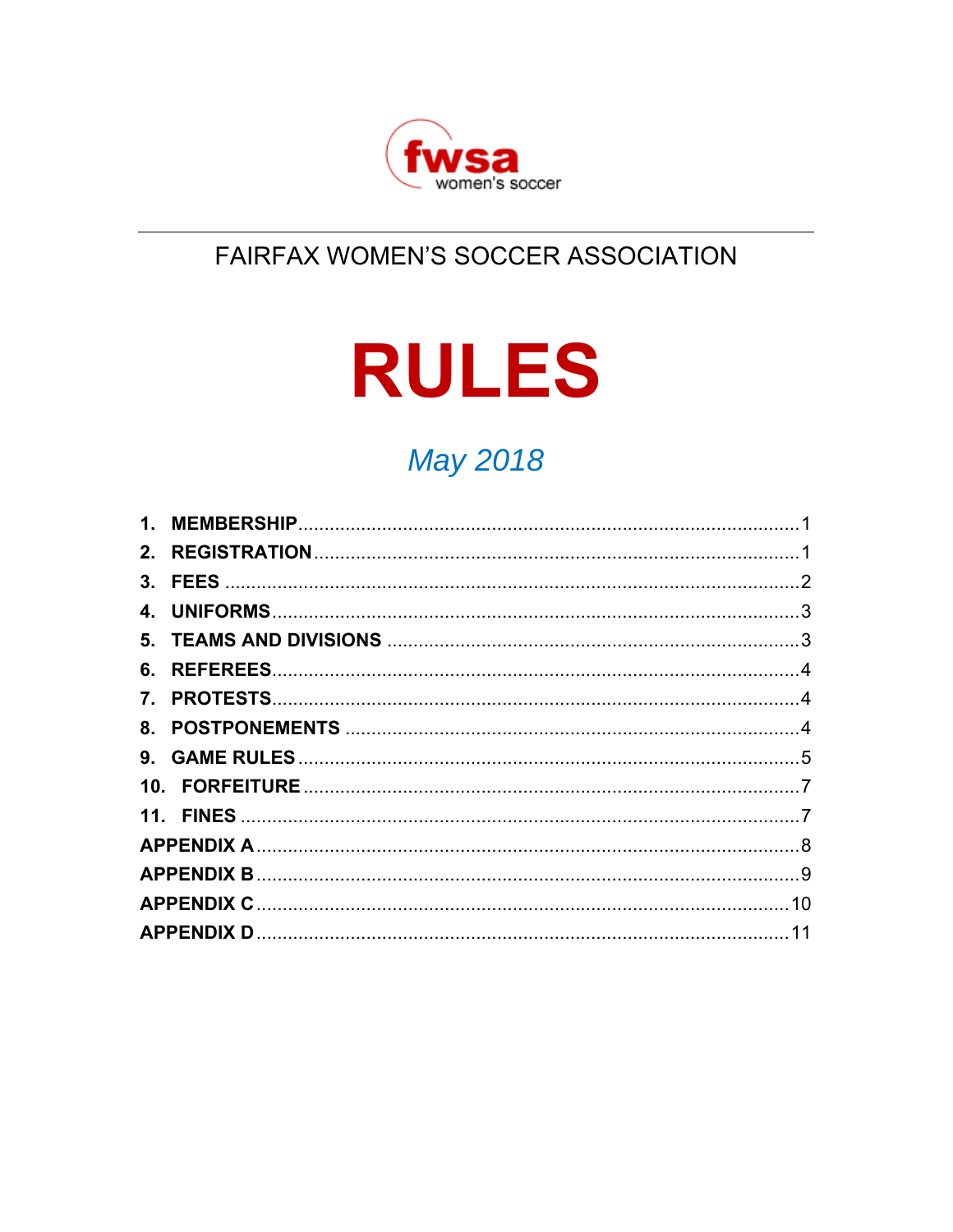# **FAIRFAX WOMEN'S SOCCER ASSOCIATION RULES**

## **1. MEMBERSHIP**

- a. Open Division: Women 19 years of age or older (18 year olds may play with approval by the Board) who are not concurrently playing on college, WAGS, or similar junior-level teams.
- b. Masters Division: Women 30 years of age or older (or who will turn 30 years of age at any time during the season for which registering).
- c. Grand Masters Division: Women 40 years of age or older (or who will turn 40 years of age at any time during the season for which registering).
- d. GGM Division: Women 50 years of age or older (or who will turn 50 years of age at any time during the season for which registering).
- e. Over 60 Division: Women 60 years of age or older (or who will turn 60 years of age at any time during the season for which registering).
- f. Only FWSA members will be allowed to play in FWSA sponsored games, with the exception of tournaments.
- g. Summer & Winter Soccer: Women 19 years of age or older, (18 year olds may play with approval by the Board)..
- h. The Spring season is the period from 1 January to 30 June; the Summer/Fall season is from 1 July to 31 December.

## **2. REGISTRATION**

- a. All members are required to complete online registration and submit the registration fee established by the Board. Proof of residency in Fairfax County must also be submitted. Name and address must match registration. Proof must include a readable current address and date. That is, if a driver's license is used, the expiration date must be readable and current. Proofs other than a driver's license include a DMV ID card, a voter registration card, and an active military ID card. If player does not provide proof of Fairfax County residency, the additional fee as set by the county must be submitted.
- b. Beginning with the Fall 2004 season, teams in non-compliance with Fairfax County's residency requirements for adult sports organizations cannot become any more non-compliant than they are as of this season. New teams that wish to join FWSA must be comprised of at least 67 percent Fairfax County residents. The Fall 2004 season will establish each team's base level of compliance, which will then be reviewed each fall. If county residency on these teams have increased, the team's base level will be raised for subsequent seasons.
- c. In order for a team to be included in the schedule, it must register a minimum of **fourteen (14)** players prior to the deadline established by the Board.
- d. Player validation Players will be validated by the following process: each registered player must be posted online on a team roster. Each player must carry to the game a photo ID that includes the date of birth. Failure to produce the roster and photo IDs (by the end of the game) when requested by the opposing team captain or a Board member may result in forfeiture of the game.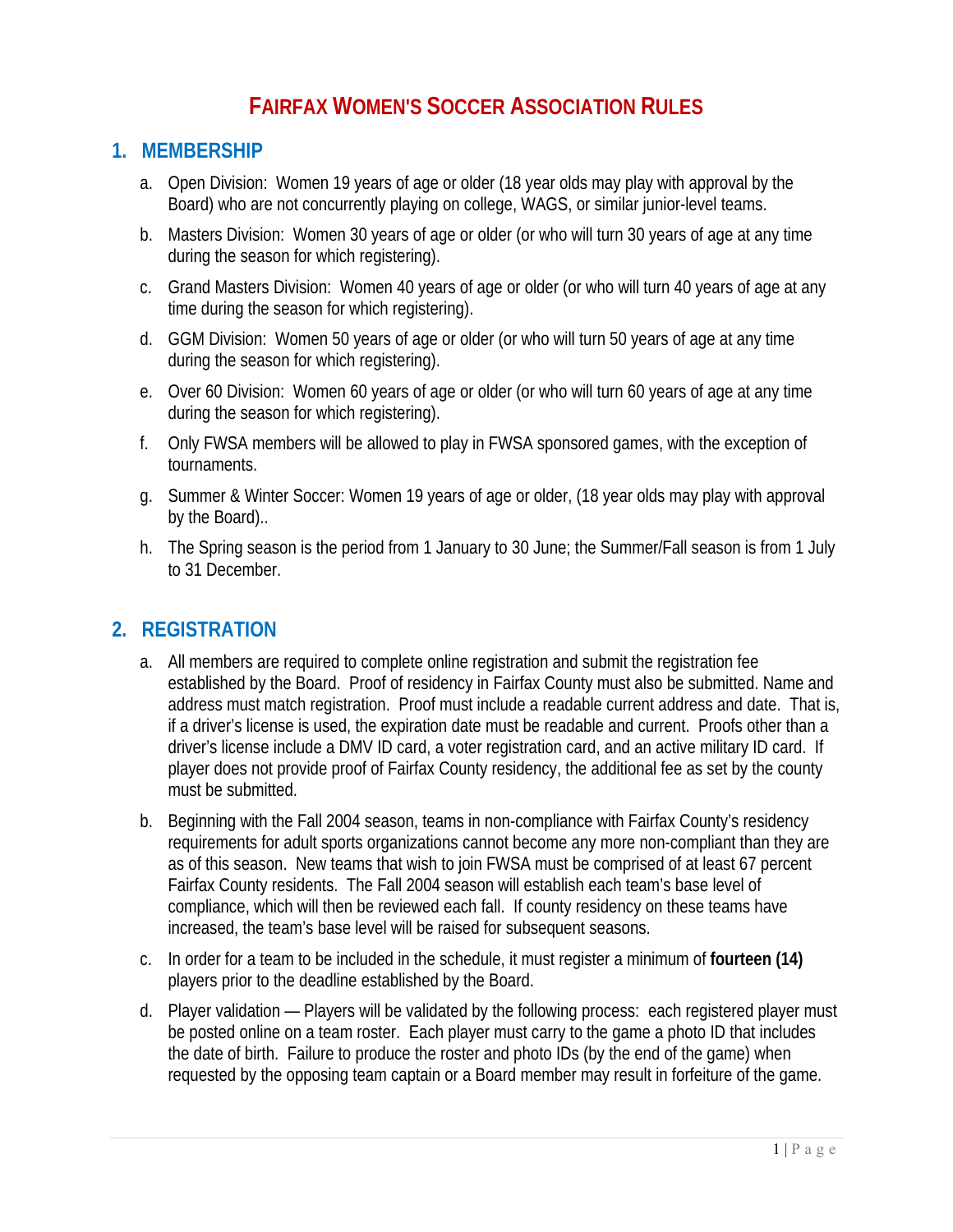- e. Initial roster At least 2 weeks prior to the team rep meeting, a preliminary team roster must be emailed to the appropriate Division Commissioner**.**
- f. Teams may have a roster of up to 25 players, but no less than 14 players. Teams that are consistently unable to field a team without using the Sub Team may be asked by the Board to add players.
- g. Player Additions for the Current Season The policy for registering players is as follows...
	- 1. A player may be added to the official roster providing player has completed online registration, provided proof of residency (if applicable) and paid the registration fee in full.
	- 2. A team MAY NOT register a player after the eighth (8th) week of a season. The eighth week will be defined by the schedule published at the beginning of the season.
	- 3. A player may not change teams after the 1st scheduled game of the season without Board approval.
	- 4. Player Placement For the lowest division in each age group, vacancies on teams with fewer than 17 players will be filled from new player registrations by the FWSA Recruiter.
	- 5. A player may register with more than one team, providing age requirements are met. Multiteam registration will be allowed between Open, Masters, Grand Masters, GGM and Over 60 However, the teams may not be in the same "age bracket." For example:

| <b>Divisions</b> |                      | may register with one team in each of these divisions |
|------------------|----------------------|-------------------------------------------------------|
|                  | Open                 | Masters, Grand Masters, GGM or Over 60                |
| ii.              | <b>Masters</b>       | Open, Grand Masters, GGM or Over 60                   |
| iii.             | <b>Grand Masters</b> | Open, Masters, GGM or Over 60                         |
| İV.              | GGM                  | Open, Masters, Grand Masters or Over 60               |
| V.               | Over 60              | Open, Masters, Grand Masters or GGM                   |

## **3. FEES**

- a. Member Registration:
	- 1. Players must have paid in full to be considered registered and eligible to begin play.
	- 2. If a player registers after one-half of the season (5th week of original schedule), she will pay one-half of the increased registration fee. Out of county fees apply.
- b. Late Registration Any FWSA player returning to any team registering after the registration deadline will pay the increased registration fee established by the Board. Exception: multi-team registrants registering on time for one team may register late without penalty for other teams not previously played on.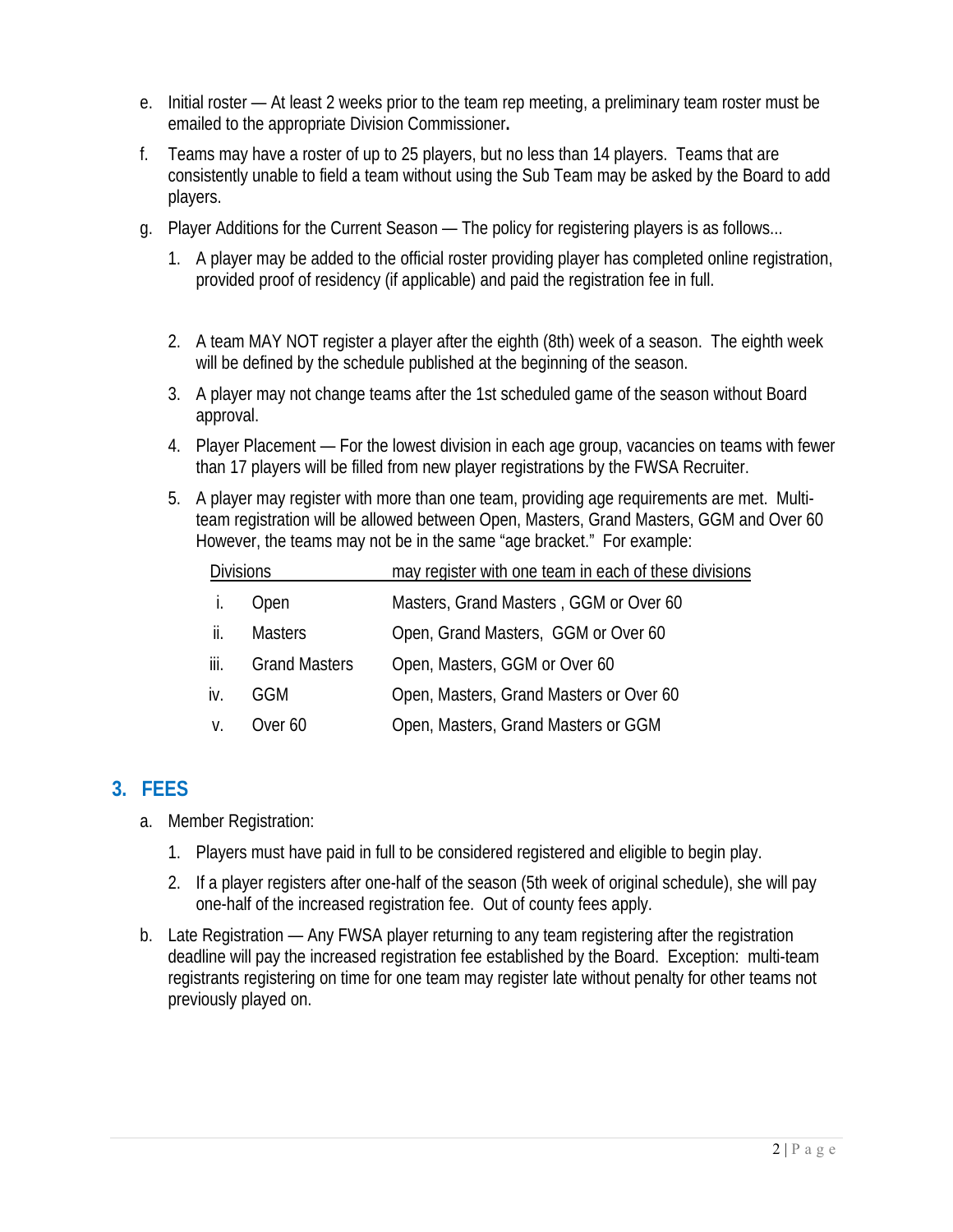- c. Multi-team Registration An FWSA player, who is not a Fairfax County resident, and is invited to join an additional team, must pay the out-of-county fee with each team.
- d. Returned Checks Registrants, whose checks are returned by the bank for any reason, will be assessed any associated bank charges.
- e. Refunds Prior to the first scheduled game, refunds may be given for any reason and will include out-of-county fees. The deadline for requesting a refund will be the day before the first game of the original, published schedule. Requests must be in writing to the appropriate Division Commissioner. No partial refunds will be given.

## **4. UNIFORMS**

- a. Uniform Selection Team uniform color selection and changes must be approved in advance by the appropriate Division Commissioner. When teams elect to change the color of their team jerseys, they must request permission in writing from the appropriate Division Commissioner to ensure that there will be minimal color conflict. Existing team colors will not be adopted by newly formed teams.
- b. Uniform Requirements Players must have permanent numbers on the back of their regular team jerseys.
	- 1. Players with the same shirt number as another teammate may NOT play.
	- 2. Uniformity in team shirts, such as coloring, pattern, etc. is required.
	- 3. Alternate Jersey Permanent numbers are not required. Alternate jerseys must all conform to same color group.
	- 4. Visible apparel under shirts may be of different length, and a different color than the basic color of the shirts.
	- 5. Any team which does not comply with these rules may forfeit the game if both of the following apply:
		- i. The opposing team captain notifies the offending team captain of the objection; and
		- ii. The offending team captain does not rectify the situation.
- c. Uniform Conflicts In the event existing division teams with the same or similar color uniforms are scheduled to play, the HOME team will wear its own color and the VISITING team will wear their alternate jerseys to avoid confusion of players.
- d. FWSA Players on the field are required to wear appropriate athletic clothing (Activewear), which could include shorts, skorts, any type of leggings, sports pants. These must be free from any dangerous details (e.g. protruding buttons, bling, etc.)

## **5. TEAMS AND DIVISIONS**

- a. Division Composition The Board will decide the distribution of teams across divisions prior to each season with a primary objective of keeping divisions as evenly balanced as possible for scheduling purposes.
- b. New Teams Placement within a particular division of all newly organized teams will be considered on an individual basis by the Board.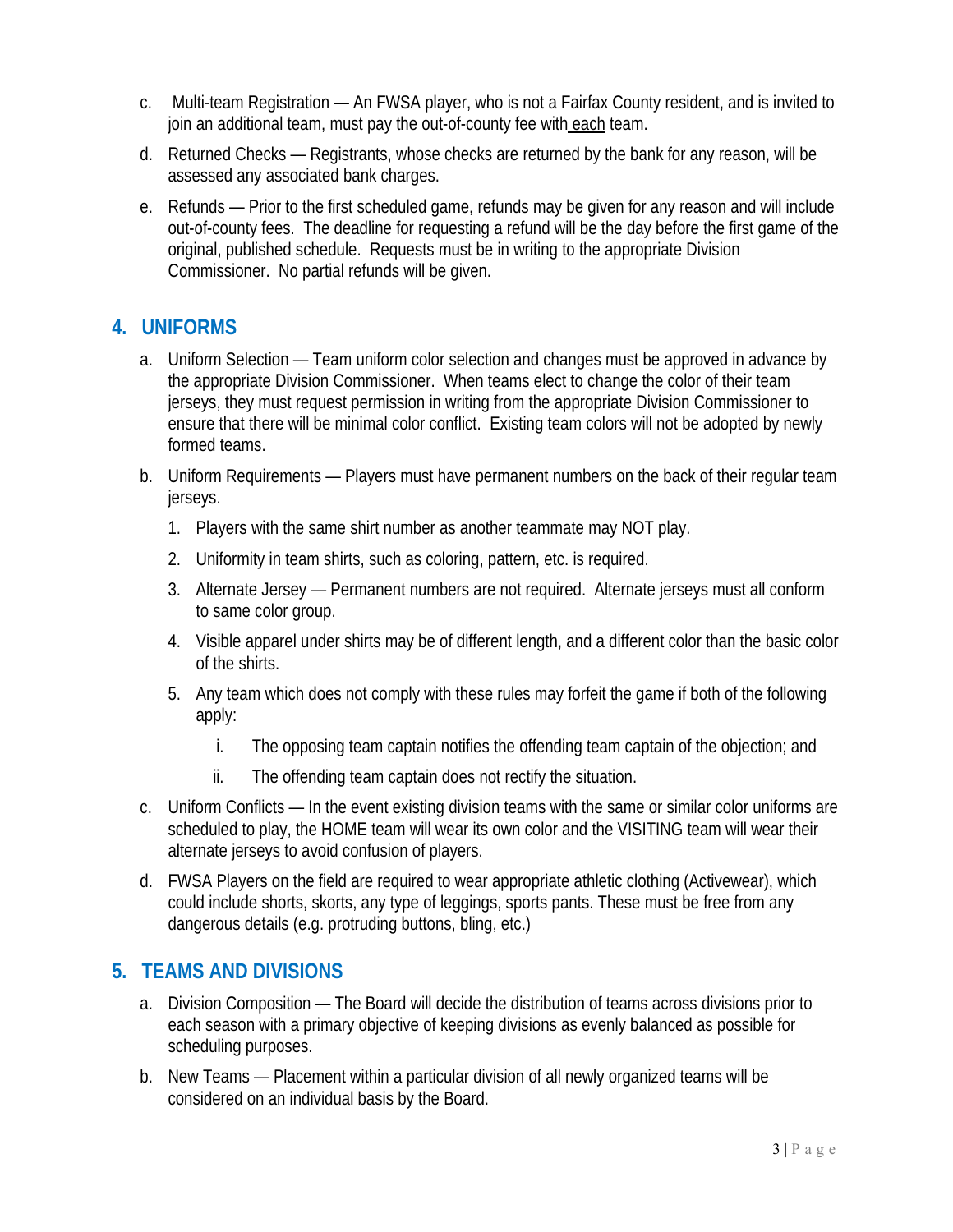- c. Team Reorganization In the case of a team reorganization, for whatever reason, the group that has the majority of team players [at least seven (7) players] from the previous season will retain the team divisional standings and, if desired, jersey color & team name. The remaining players may petition the Board for team admission.
- d. Individual Playing Time All players in lowest divisions must be allowed to play a minimum time equivalent of one-half a game.

## **6. REFEREES**

- a. Referee Requisites The league shall obtain licensed referees for all officially scheduled games.
- b. Referee No-Show If the designated officials are late or absent, it will be the responsibility of the competing teams to select a mutually acceptable individual to be the referee. In this case, "Referee Requisites" does not apply.
- c. If only one of the designated referees is present, the game shall proceed, and the Division Commissioner shall be informed as soon as possible of the absence of the other referees. The game must begin within fifteen (15) minutes of the scheduled starting time or field availability.
- d. Every effort must be made to play the scheduled game as there is no guarantee the game can or will be rescheduled. Teams involved in games having forfeit conditions as described in Rule 10c shall play the game to completion.

## **7. PROTESTS**

- a. Game Protests Games may not be protested for any reason, even if the referee misapplied FIFA rules. The final result of the game as played must stand.
- b. Card Protests Teams may not protest judgment calls made by the referee, to include the awarding of yellow and red cards. There will be no exceptions.

## **8. POSTPONEMENTS**

- a. Game Cancellations In case of adverse weather or field conditions, the Fields Commissioner or her designee will cancel or postpone games as appropriate. PLEASE DO NOT CALL THE COMMISSIONERS. All Team Representatives and players must use FWSA's game information line at 703-550-4107.
- b. Once the referees have taken the field, only the referees or an official representative from the Fairfax County Recreation Department can call off the scheduled game. If the game is called off after the second half has begun, the game will be considered a complete game.
- c. TEAMS MAY NOT mutually agree to postpone or cancel a game prior to the game. If this occurs, the two teams will each be fined \$110.
- d. Any team that does not play a scheduled game, including makeup or rescheduled games**,** will forfeit that game.
- e. Schedule Changes —Team representatives should submit to the scheduler their special requests for the season by the deadline established by the Board. Special requests for schedule changes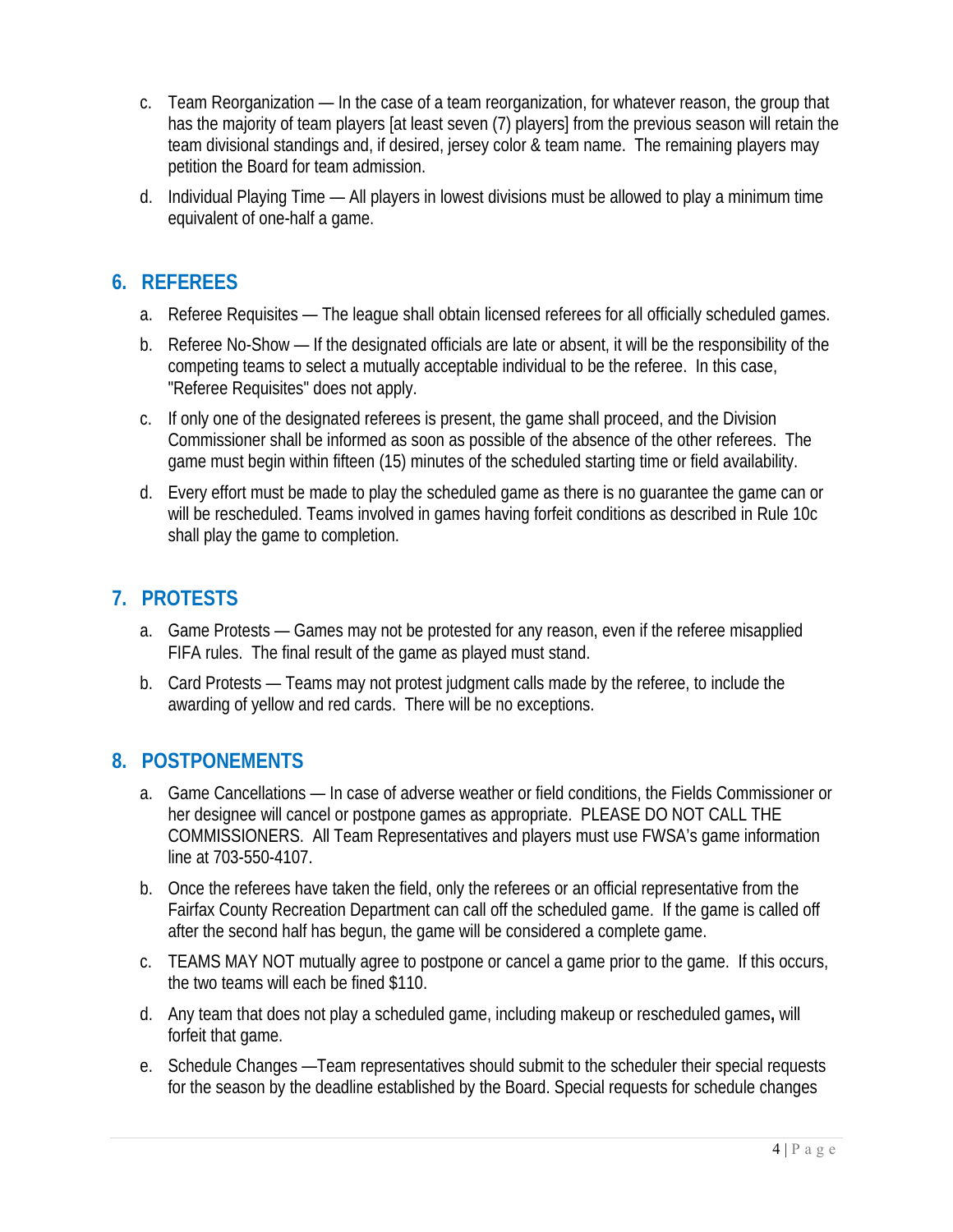will not be accepted after the schedule is set except for a special ruling by the Board based on unusual circumstances.

f. In the event of a cancellation of either the first or last game of the day, the teams playing what becomes the actual first or last game of the day shall perform field duties. Division Commissioners will notify teams of these changes.

## **9. GAME RULES**

- a. Potentially Harmful Devices No player may participate in a game while wearing an exposed cast, brace or other potentially harmful device. All casts and braces (i.e., metal and hard plastic) must be padded and covered. Jewelry should either be removed or padded and covered. Exposed metal or hard plastic will not be allowed.
- b. Shin Guards Although FIFA requires shin guards for each player, FWSA players are exempt and may play without shin guards at their own risk. [Fair warning: Some referees may insist that all players on the field wear shin guards. The referee has the authority to enforce such safety requirements. Plastic shin guards must be covered]**.**
- c. Coaches and/or spectators will not be permitted behind the goal area. Coaching is allowed only from your own sideline. Inappropriate conduct not to be tolerated by TEAM PLAYERS, COACHES, and/or SPECTATORS includes:
	- 1. Abusive or degrading language;
	- 2. Physical threats or assault;
	- 3. Behavior induced by alcohol or the influence of controlled substances;
	- 4. Support or encouragement of poor sportsmanship, including harassment of less skilled players;
	- 5. Harassment of referees;
	- 6. Entering the field of play except for substitution or injury;
	- 7. Disputing or attempting to influence the referee's decision; and
	- 8. Non-control of spectators by teams responsible.

Should any of the above behavior be reported, the Board will investigate and take appropriate action, which may include expulsion from FWSA.

- d. Reporting Red and Yellow Cards All cautions and ejections (yellow and red cards) must be reported by the Team Representative to the appropriate Division Commissioner. If a Team Representative fails to report a caution (yellow card) before the team's next game, the team may forfeit its next game. Failure to report an ejection (red card) before the team's next game may result in a TWO (2) game forfeiture: the game in which the ejection was issued and the next game. Remember, an official is not required to actually show a card. A warning or verbal communication of any kind is sufficient under FIFA rules. If in doubt, after the game ask the referee if s/he issued a caution or ejection.
	- 1. Red card penalty Red cards result in immediate expulsion from the game. Red carded players must leave the premises of the field immediately. Anyone receiving a red card will also be ineligible for the next game. The penalty for a red card received during the last game of a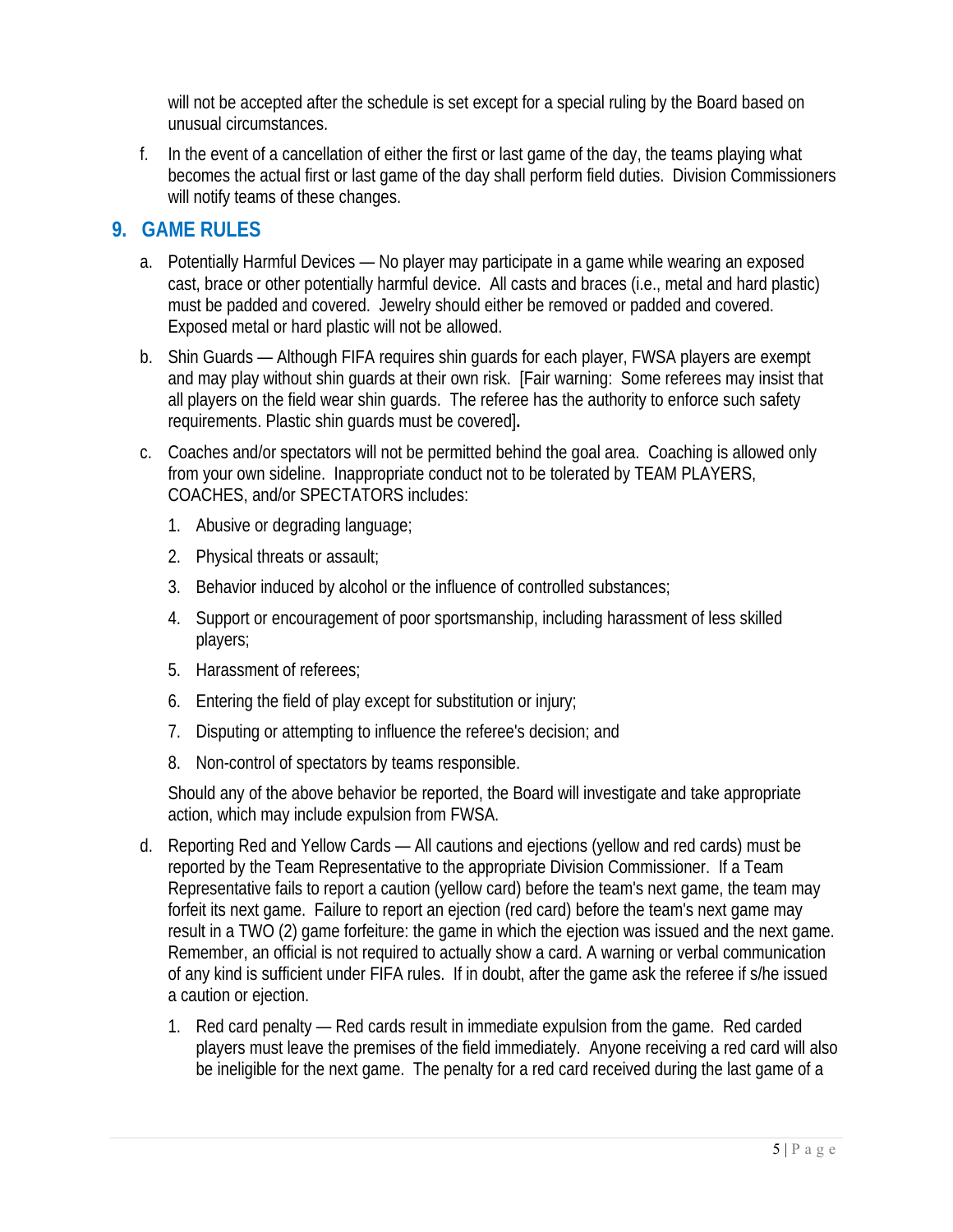season will carry over to the first game of the next Fall/Spring season. Anyone receiving three red cards in one season for unsportsmanlike conduct will be immediately expelled from FWSA.

- 2. Yellow card penalty Receipt of three yellow cards in a season, or two yellow cards in a single game, will equal one red card and result in ineligibility to play in the next game.
- e. Substitution will be as follows:
	- 1. Own team possession on throw-in;
	- 2. Either team may substitute on a goal kick;
	- 3. Either team may substitute after a goal is scored;
	- 4. One for one substitution on an injury when referee calls an injury time out;
	- 5. Cautioned player;
	- 6. Free substitution at the half.
- f. Goalie Possession The goalie has possession of the ball when she has CONTROL OF THE BALL WITH ONE (1) HAND. The goalie may NOT be touched when she has possession of the ball. The ball may not be touched by the opposing team when the goalie has possession.
- g. Slide tackling is permitted only in games with two Open Division teams.
- h. Divisional Standings Point System The divisional standings are determined by the following:
	- 1. Three (3) game points for each win;
	- 2. One (1) game point for a tie;
	- 3. Zero (0) game points for a loss; and
	- 4. Minus one (-1) game point for a forfeiture.
	- 5. Bonus points will be awarded one for each goal scored, up to three goals
- i. Tie Breakers A tie in the regular season consists of teams having equal game points at the end of the season. Tie breakers will be determined as follows:
	- 1. Head-to-Head Competition;
	- 2. Bonus Points;
	- 3. Total Goals Scored Against.
- j. Forfeiture Penalty Standings In the case of forfeiture, the winning team will be awarded three (3) game points, three (3) goals for, zero (0) goals against, and three (3) bonus points. The forfeiting team's standings will show a loss of one (-1) game point, zero (0) goals for, three (3) goals against, and zero (0) bonus points.
- k. For the first game of the day and for evening games, teams are required to place corner flags (grass fields only) and goals. These instructions may vary depending on the field assignment. The Board will issue appropriate instructions to all Team Representatives prior to the first game of the season.
- l. Return of Equipment Teams are responsible for the return and locking of all field equipment to the appropriate storage location after their scheduled game. Storage units should remain locked at all times. Failure to comply with this rule may result in forfeiture of the game.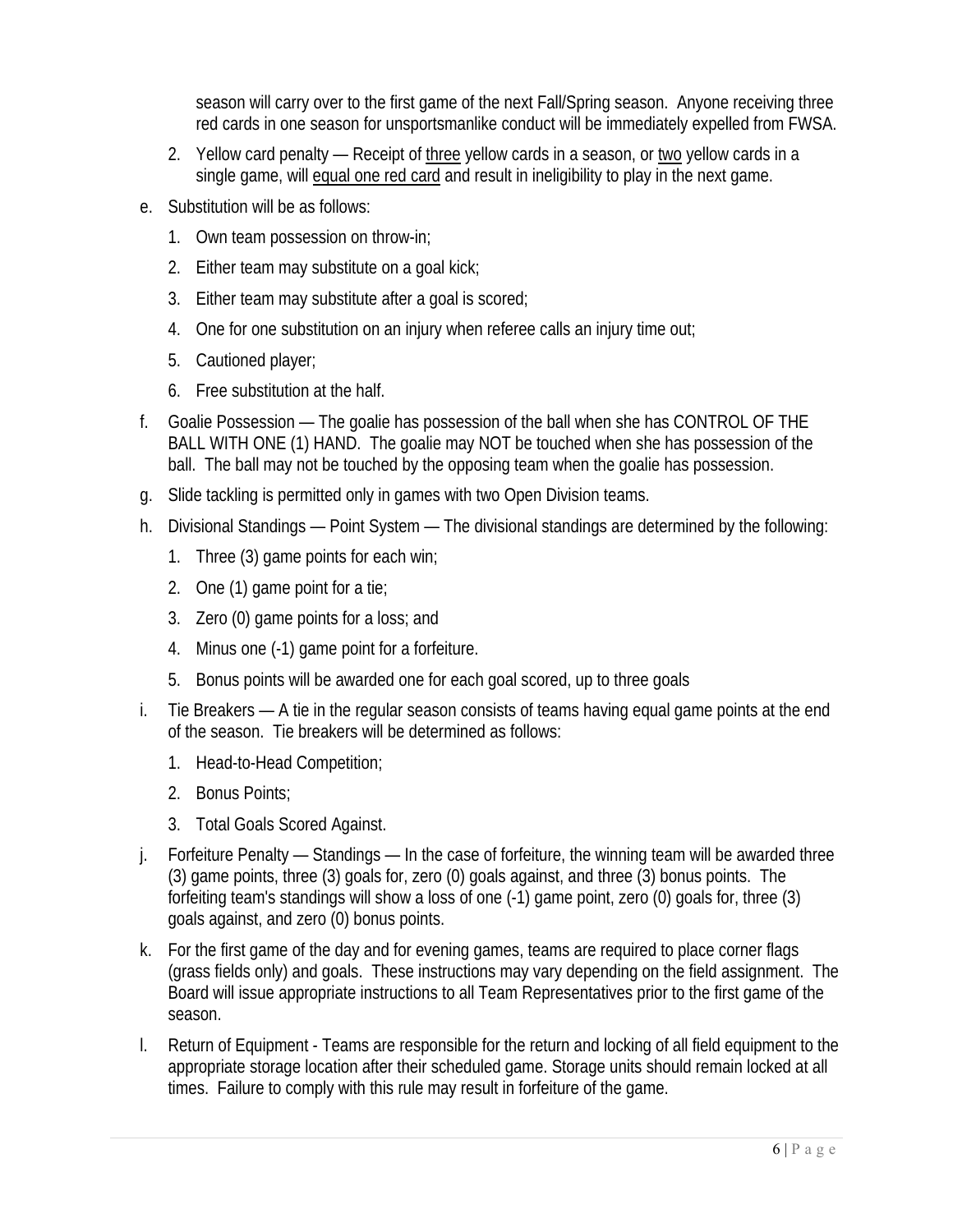m. Length of Games — All scheduled FWSA games will consist of two 45-minute halves with a fiveminute (5) rest at halftime, unless otherwise scheduled.

## **10. FORFEITURE**

- a. Immediate forfeiture will be declared when a team fails to field seven (7) players within fifteen (15) minutes after scheduled game time or field availability or fails to maintain seven (7) players throughout the game.
- b. Immediate forfeiture will be declared if a team leaves the playing field and fails to complete a game in progress.
- c. Forfeiture may also be declared under the following conditions:
	- 1. Participation of a non-registered or ineligible player in a game. (Rule 2a)
	- 2. Failure to have fields set up with goals & flags (when necessary) within fifteen (15) minutes after scheduled game time or field availability. (Rule 9k)
	- 3. Failure to comply with uniform requirements. (Rule 4a.5)
	- 4. Failure to play regularly scheduled games. (Rule 8d)
	- 5. Failure to produce player roster and photo IDs by the end of the game when requested by the opposing team captain or a Board member. (Rule 2c)
	- 6. Failure to report red and yellow cards. (Rule 9d)
	- 7. Failure to return/lock goals and flags to the appropriate storage location after the scheduled game. (Rule 9l)
	- 8. Failure to report all game scores and cards to appropriate Division Commissioner as soon as possible after the game, but prior to the next scheduled game. (Rule 9d and Appendix C8)
- d. Forfeit Procedure These forfeitures (c1-8) will be declared only by the Board. All teams facing a game with any of the above forfeit condition(s) shall "play-on". Teams involved in games having forfeit conditions should notify their Division Commissioner in writing within 48 hours of the game in question. The Division Commissioner must notify the team facing a forfeit condition immediately when a complaint is filed, and that team must be allowed, if they wish, to file a written response within 72 hours of being notified of the complaint. Following that, a Board decision must be made as promptly as possible based upon all available information. No further appeals shall then be allowed.

## **11. FINES**

a. A team may be fined for failure to play a scheduled game**,** including a makeup game, as indicated in forfeiture Rules 10a and 10b. A team will also incur a fine for not playing a scheduled game (Rule 8d) if the team fails to notify its Division Commissioner at least 48 hours prior to game time. The Division Commissioner will, in turn, notify the scheduler and the opposing team.

The fine is \$110.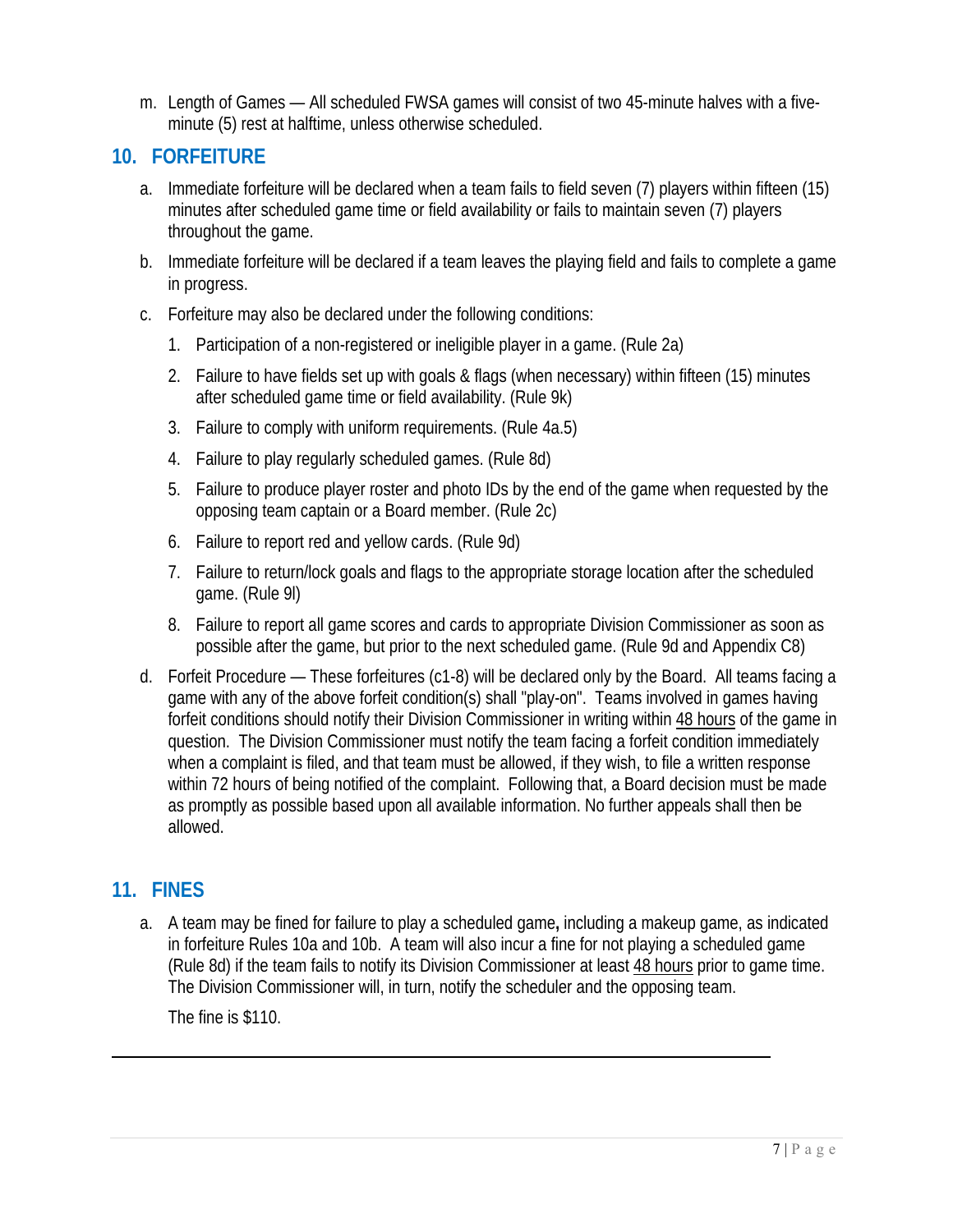# **APPENDIX A Definitions**

## **AGE CATEGORIES:**

OPEN: 19 years of age or older (18 years old may play with Board approval) MASTERS: 30 years of age or older GRAND MASTERS (GM): 40 years of age or older GREAT GRAND MASTERS (GGM): 50 years of age or older OVER 60: 60 years of age or older

## **DIVISIONS:**

For Open, Masters, Grand Masters (GM), and Great Grand Masters (GGM)…

BLUE: Advanced division — experienced/high skill level — invitation only RED: Intermediate division — experienced — new players may be assigned by FWSA Recruiter WHITE: Beginners division — limited experience — new players may be assigned by FWSA **Recruiter** 

# **PLAYERS:**

NEW PLAYER: A player not registered on any FWSA team during the previous season.

RETURNING PLAYER: A player registered on any FWSA team during the previous season and returning to play on any FWSA team.

MULTI-TEAM REGISTRANT: A player who registers to play with more than one FWSA team.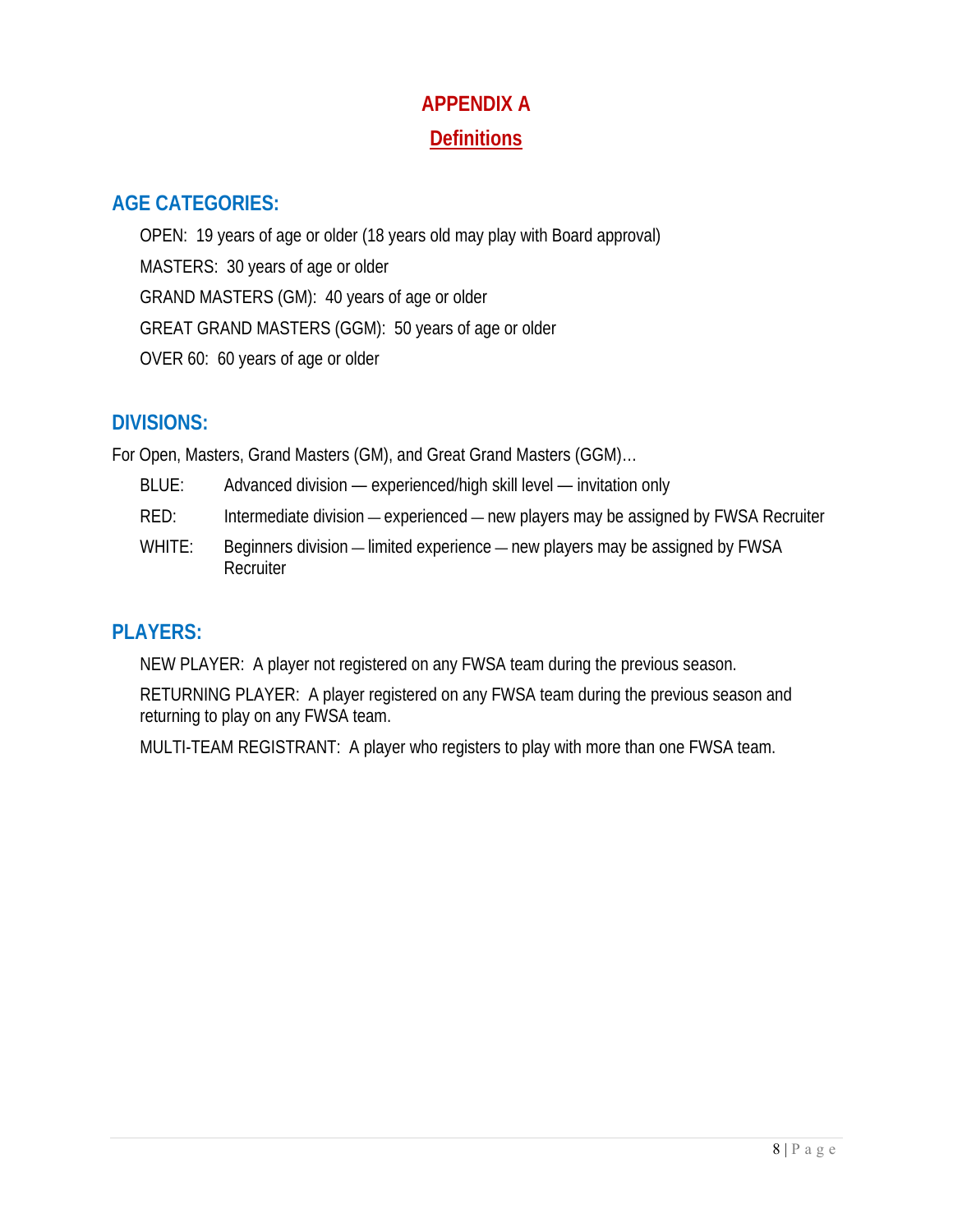## **APPENDIX B**

## **FWSA Referee Highlights**

**Length of Games** — All scheduled FWSA games will consist of two 45-minute halves with a five-minute (5) rest at halftime.

**Substitution** will be as follows:

- 1. Own team possession on throw-in;
- 2. Either team may substitute on a goal kick;
- 3. Either team may substitute after a goal is scored;
- 4. One for one substitution on an injury when referee calls an injury time out;
- 5. Cautioned player;
- 6. Free substitution at the half.

**Goalie Possession** — The goalie has possession of the ball when she has CONTROL OF THE BALL WITH ONE (1) HAND. The goalie may NOT be touched when she has possession of the ball. The ball may not be touched by the opposing team when the goalie has possession.

**Potentially Harmful Devices** — No player may participate in a game while wearing an exposed cast, **brace** or other potentially harmful device. All casts and braces (i.e., metal and hard plastic) must be padded and covered. Jewelry should either be removed or padded and covered. Exposed metal or hard plastic will not be allowed.

**Shin guards** are not mandatory for FWSA players.

## **Forfeit Conditions:**

- 1. **Immediate forfeiture** will be declared when a team fails to field seven (7) players within fifteen (15) minutes after scheduled game time or field availability and fails to maintain seven (7) players through the game.
- 2. **Immediate forfeiture** will be declared if a team leaves the playing field and fails to complete a game in progress.
- 3. In the case of any **other FWSA rules-based forfeit** or game protest conditions that arise, the game should nonetheless be played to its conclusion, since such forfeits and protests are decided only upon review by the FWSA Board.

**Slide tackling** is permitted **only** in games with two Open Division teams**.** 

NOTE: **PLAYER ROSTERS** ARE FOR THE BENEFIT OF THE OPPOSING TEAM ONLY, NOT THE REFEREE.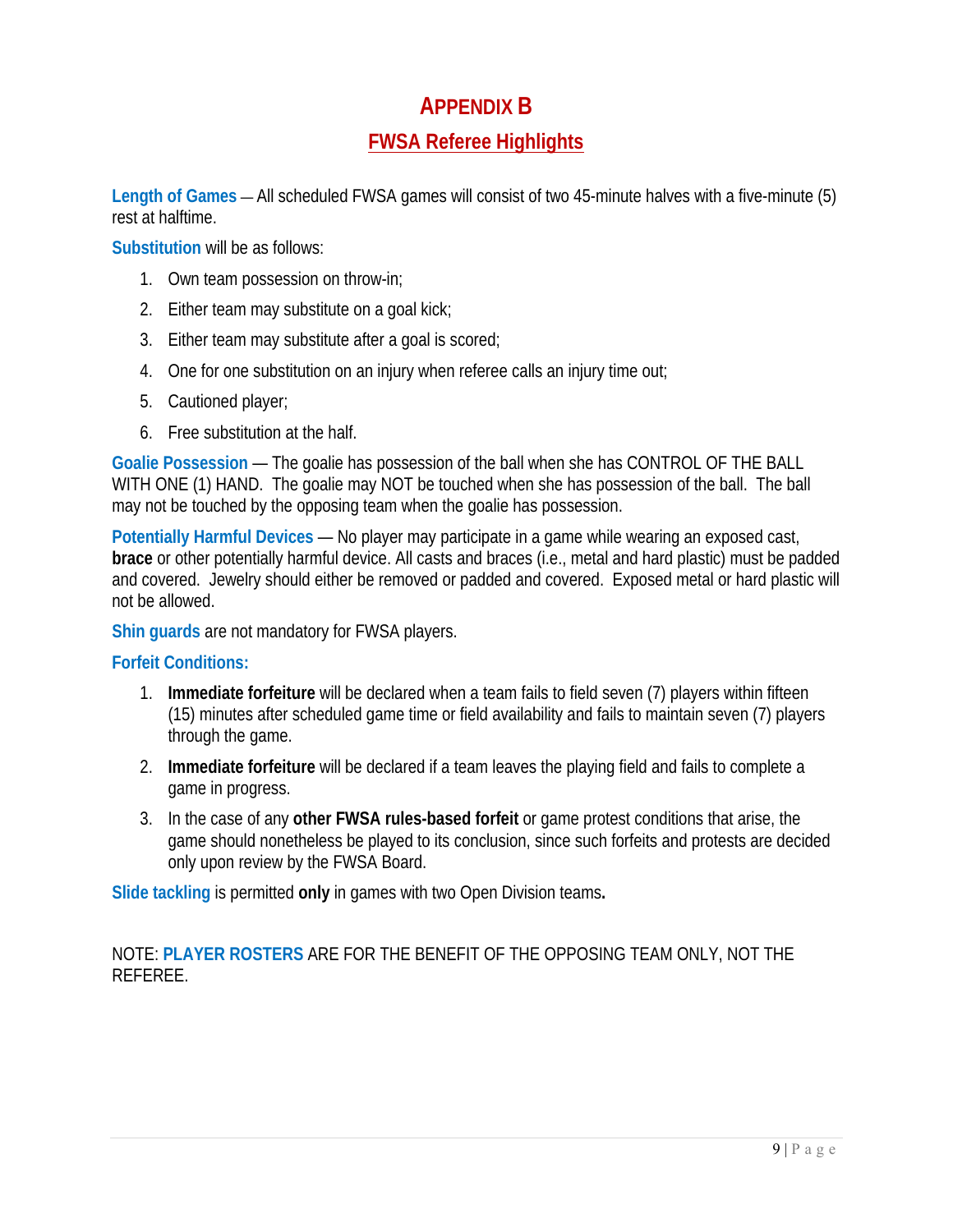## **APPENDIX C**

## **Team Rep Duties March 2018**

**Team Representative.** Serves as team representative and liaison between FWSA Board of Directors and team members. Communicates rules, policies, game schedules, field locations, special events, and equipment procedures to team. Reports team concerns, game scores, infractions, sub usage, forfeits, and injuries to Division Commissioner. Reports game scores in Demosphere. Attends Team Rep meetings (or arranges for substitute) prior to the beginning of each season.

**Registration.** Alerts team members to the opening of online registration. Monitors team member registrations in Demosphere and ensures players' eligibility. Ensures that the 67% team quota of County residents is met.

**Rosters.** Emails a preliminary Roster, which includes player name and accurate email address, to the Division Commissioner, 2 weeks prior to the team rep meeting. If changes occur, emails changes to the Division Commissioner for validation.

**Schedule Changes.** Ensures team members are informed about cancellations and rescheduling. Advises team to call the information line (703-550-4107) regardless of weather, for up-to-date information about field conditions/closures and game assignments. For weekdays, informs players to also check the Fairfax County weather line (703-324-5264) or the county website https://www.parktakes-online.net/wp/?page\_id=1125 after 3 pm.

**Uniforms.** Ensures every player has a numbered jersey and alternate jersey (# not required) available in case of color conflict with home team. Consults with Division Commissioner before any color changes are made to team uniforms.

**Field Duties.** Ensures field duties are completed on all Woodson Fields for first or last game. Provides storage shed and gate combination to team members responsible for equipment duties. Reports problems with equipment to Division Commissioner.

- **FIRST GAME BOTH TEAMS:** Set up goals with sand bags and set up flags.
- LAST GAME BOTH TEAMS: Return goals to fence line & lock goals, put flags and sandbags in shed & lock shed, and remove trash from field and lock field gate. **ENSURE SHEDS, GOALS AND GATES ARE LOCKED.**

**Yellow Sub Team Cards.** When using subs from the Sub Team, gives this card to opposing team's representative prior to the start of the game. Reports usage of subs to Division Commissioner.

**Game Scores.** Reports game score in Demosphere. Reports infractions, injuries, sub team usage, and any comments to Division Commissioner prior to next game. Failure to report infractions may result in a team forfeiting one game in the case of a yellow card and two games in the case of a red card.

**Forfeits.** Arranges for subs from the sub pool when necessary. Reports intention to forfeit when numbers will not be sufficient even with subs. To avoid fines, forfeits must be emailed to Forfeitgame@fwsasoccer.org with CC to (copying) Division Commissioner 48 hours in advance of game time with info to include team name, game time and field. *Very important for previous game to forfeited game to ensure field is shut down if last game of the day/evening.* 

**Referees.** If no referee shows, see rules for appropriate substitute. Reports all referee no-shows to Division Commissioner.

A Team Rep Tool Kit is located on the FWSA website, www.fwsasoccer.org, under the "Team Rep Only" Tab.